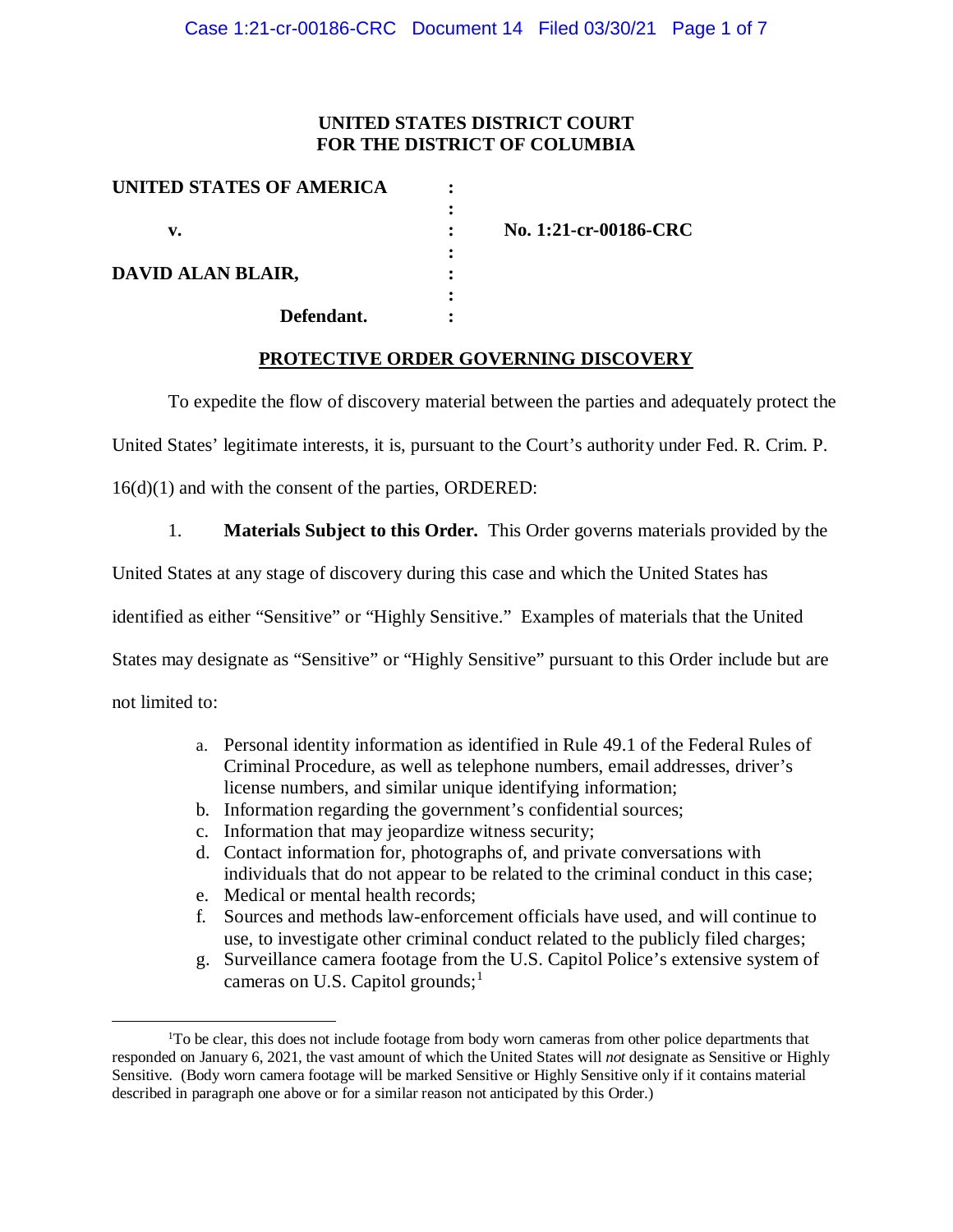- h. Repair estimates from the Architect of the Capitol;
- i. Materials designated as "security information" pursuant 2 U.S.C. §1979; and
- j. Tax returns or tax information.

This Order will not be used to designate materials as Sensitive or Highly Sensitive unless such designation is necessary for one of the reasons stated in this paragraph or for a similar reason not anticipated by this Order. The government agrees to make every effort to provide discovery in a manner that will allow for most discovery to be produced without such designations.

2. **Defendant.** Any reference to "Defendant" herein refers individually to each

defendant identified in the caption above.

3. **Legal Defense Team.** The "legal defense team" includes defense counsel

(defined as counsel of record in this case, including any post-conviction or appellate counsel)

and any attorneys, investigators, paralegals, support staff, and expert witnesses who are advising

or assisting defense counsel in connection with this case.

# 4. **Rules for the Handling of Sensitive and Highly Sensitive Materials.**

- a. **Limitations on Use.** Defendant and the legal defense team may use Sensitive and Highly Sensitive discovery materials solely in connection with the defense of this case and any other case connected to the events at the United States Capitol on January 6, 2021, including any post-conviction or appellate litigation, and for no other purpose, and in connection with no other proceeding, without further order of this Court.
- b. **Limitations on Dissemination.** No Sensitive or Highly Sensitive materials, or the information contained therein, may be disclosed to any persons other than Defendant, the legal defense team, or the person to whom the Sensitive or Highly Sensitive information solely and directly pertains or his/her counsel, without agreement of the United States or prior authorization from the Court.
- c. **Limitations on Reproduction.** Defendant, the legal defense team, and authorized persons shall not copy or reproduce the Sensitive or Highly Sensitive materials except in order to provide copies of the materials for use in connection with this case by Defendant, the legal defense team, the person to whom the Sensitive or Highly Sensitive information solely and directly pertains or his/her counsel, and other persons to whom the Court may authorize disclosure (collectively, "authorized persons").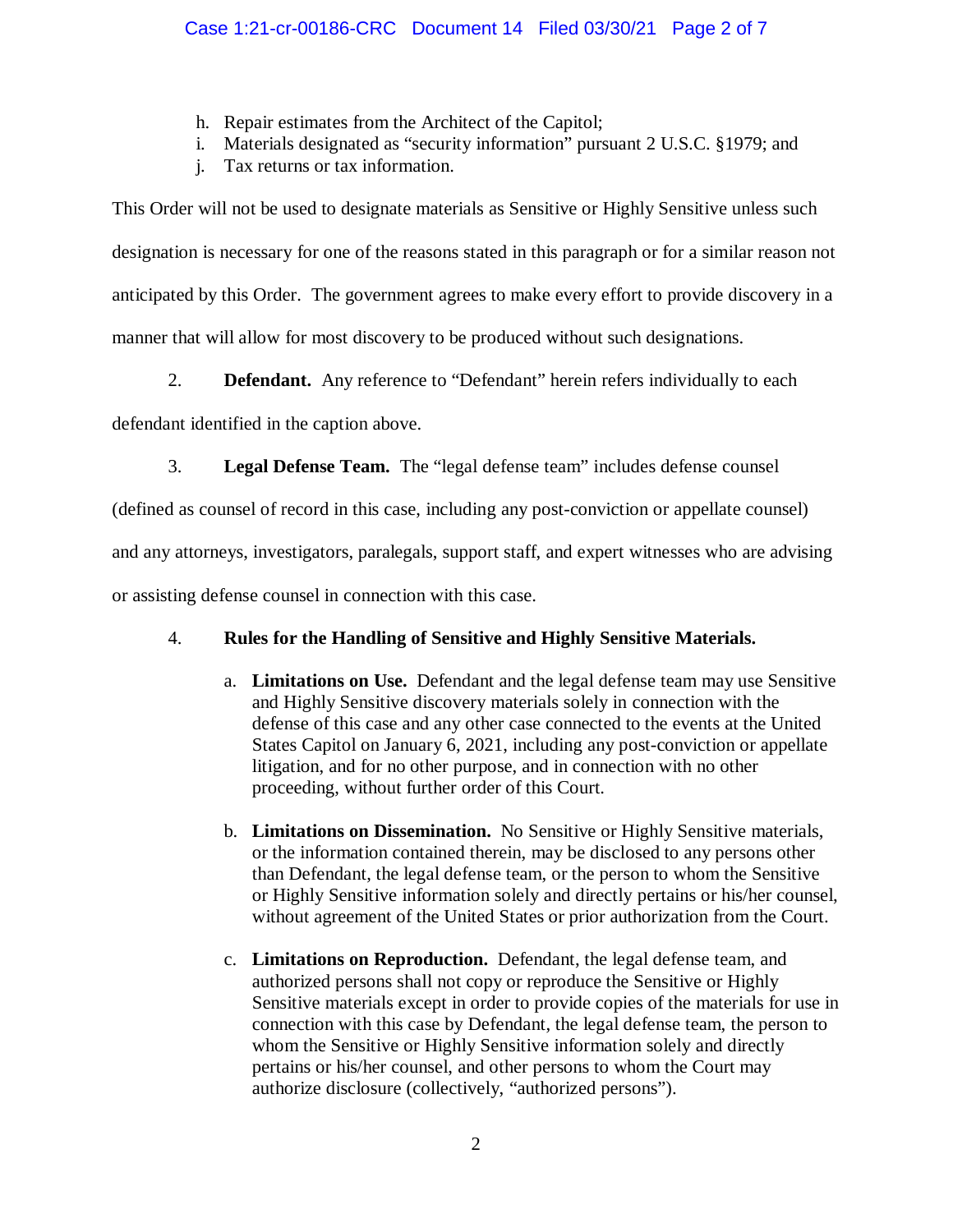If defense counsel provides Defendant access to Sensitive or Highly Sensitive materials, defense counsel must advise Defendant that Defendant may not record any personal identity information as identified in Rule 49.1 of the Federal Rules of Criminal Procedure or any telephone numbers, email addresses, driver's license numbers, and similar unique identifying information. By signing the attached affirmation, Defendant agrees not to do so.

Copies and reproductions, and any notes or records made in relation to the contents of the Sensitive and Highly Sensitive materials, are to be treated in the same manner as the original materials.

- d. **Court Filings.** Absent prior agreement by the parties or permission from the Court, no party shall disclose materials designated as Sensitive or Highly Sensitive in any public filing with the Court. Such materials shall be submitted under seal. The Clerk shall accept for filing under seal any filings so marked by the parties pursuant to this Order.
- e. **Court Hearings.** The restrictions in this Order shall not limit either party in the use of the materials in judicial proceedings in this case. The procedures for use of designated Sensitive and Highly Sensitive materials during any hearing or the trial of this matter shall be determined by the parties and the Court in advance of the hearing or trial. No party shall disclose materials designated Sensitive or Highly Sensitive in open court without agreement by the parties that such materials may be disclosed in open court or prior consideration by the Court.

## 5. **Additional Rules for Handling of Sensitive Materials.** The following

additional terms apply to Sensitive materials:

**Storage.** Sensitive materials must be maintained in the custody and control of Defendant, the legal defense team, and authorized persons. This restriction shall not apply to the person to whom the Sensitive information solely and directly pertains or his/her attorney.

## 6. **Additional Rules for Handling of Highly Sensitive Materials.** The following

additional rules apply to Highly Sensitive materials:

a. **Additional Limitations on Dissemination.** Defense counsel may not provide a copy of Highly Sensitive materials to Defendant or permit Defendant to view such materials unsupervised by defense counsel or an attorney, investigator, paralegal, or support staff person employed by defense counsel. The parties agree that defense counsel or an attorney, investigator, paralegal,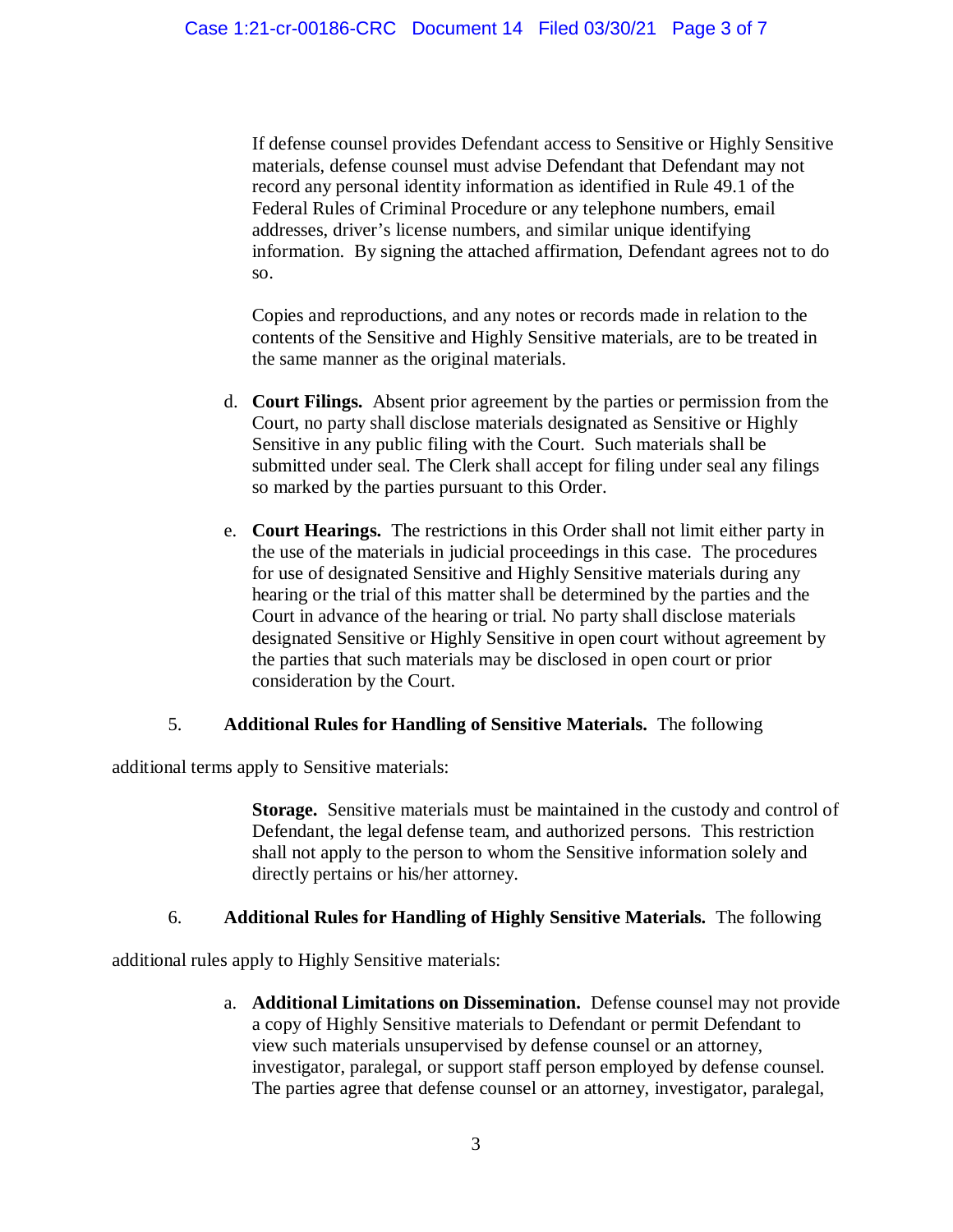or support staff person employed by defense counsel, may supervise Defendant by allowing access to Highly Sensitive materials through a cloudbased delivery system that permits Defendant to view the materials but does not permit Defendant the ability to download; provided that, prior to doing so, defense counsel first provides notice to the United States and allow the United States to file an objection with the Court if no agreement is reached.

- b. **Additional Limitations on Reproduction.** Counsel agrees that prior to showing materials to Defendant designated as Highly Sensitive, counsel or an attorney, investigator, paralegal, or support staff person employed by defense counsel will read Defendant the relevant parts of this Order, and remind Defendant of the consequences of violating the Order. If Defendant takes notes regarding Highly Sensitive materials, counsel or an attorney, investigator, paralegal, or support staff person employed by defense counsel must take reasonable steps to determine whether Defendant has copied any personal identity information as identified in Rule 49.1 of the Federal Rules of Criminal Procedure or any telephone numbers, email addresses, driver's license numbers, and similar unique identifying information.
- c. **Storage.** Highly Sensitive materials must be maintained in the custody and control of the legal defense team and authorized persons. This restriction shall not apply to the person to whom the Highly Sensitive information solely and directly pertains or his/her attorney.

7. **Viewing by Incarcerated Defendants.** If Defendant is in the custody of the

United States Marshals Service, defense counsel is authorized to provide a copy of discovery materials to the appropriate point of contact so that the defendant can view the discovery materials, subject to the terms of this Order.

8. **Disputes.** The parties shall make a good faith effort to resolve any dispute about a sensitivity designation before requesting the Court's intervention. The United States may agree to remove or reduce a sensitivity designation without further order of this Court. Whenever the redaction of specified information will resolve the basis for which a sensitivity designation was applied, the United States will agree to redaction, and such redaction will render the materials no longer subject to this Order. Any agreement to reduce or remove a sensitivity designation or to redact specific information shall be memorialized in writing.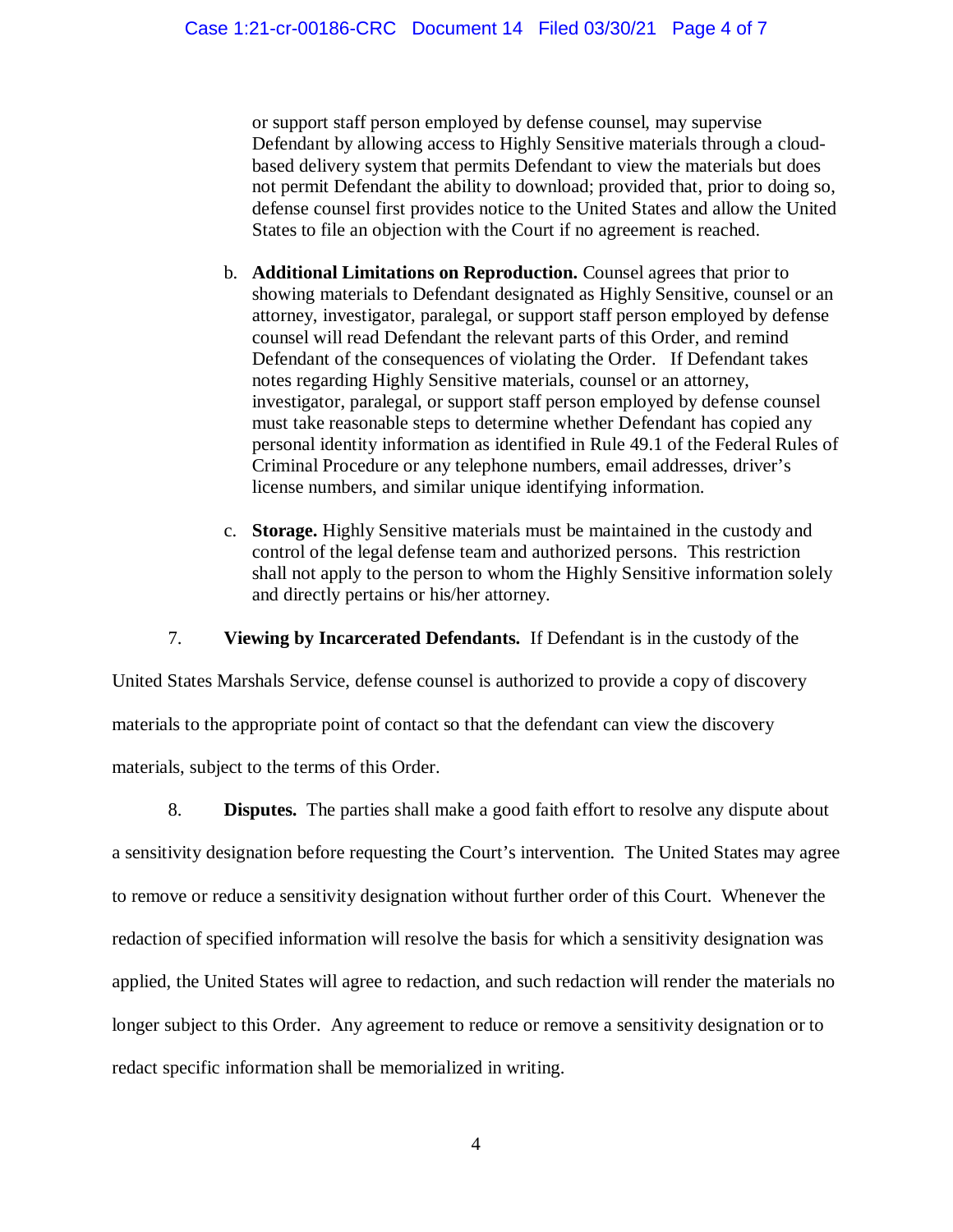#### Case 1:21-cr-00186-CRC Document 14 Filed 03/30/21 Page 5 of 7

9. **Modification Permitted.** Nothing in this Order shall prevent any party from seeking modification of this Order nor prevent the defense from contesting a sensitivity designation. The parties agree that the burden of demonstrating the need for a protective order remains with the government at all times.

10. **Failure not Waiver.** The failure by the United States to designate any materials as Sensitive or Highly Sensitive upon disclosure shall not constitute a waiver of the United States' ability to later designate the materials as Sensitive or Highly Sensitive but the government must separately identify and memorialize the changed status of those materials in writing.

11. **Automatic Exclusions from this Order.** This Order does not apply to materials that:

- a. Are, or later become, part of the public court record, including materials that have been received in evidence in this or other public trials or hearings;
- b. Were derived directly from Defendant or that pertain solely to Defendant. Examples of such materials include Defendant's own financial records, telephone records, digital device downloads, social media records, electronic communications, arrest records, and statements to law enforcement; <sup>2</sup> and
- c. Materials that the defense obtains by means other than discovery.
- 12. **Government's Discovery Obligations.** Nothing in this Order modifies the

United States' obligations at any stage of discovery in this case pursuant to Federal Rules of

Criminal Procedure 16 and 26.2, Local Criminal Rule 5.1, 18 U.S.C. § 3500 (the Jencks Act),

and the government's general obligation to produce exculpatory and impeachment information in

criminal cases.

 $2$ Discoverable materials that were derived directly from Defendant or that pertain solely to Defendant are exempt from this Order regardless of whether the United States has designated any such materials as "Sensitive" or "Highly Sensitive" because the same materials are being provided or made available to co-defendants or other persons charged in connection with the events at the United States Capitol on January 6, 2021.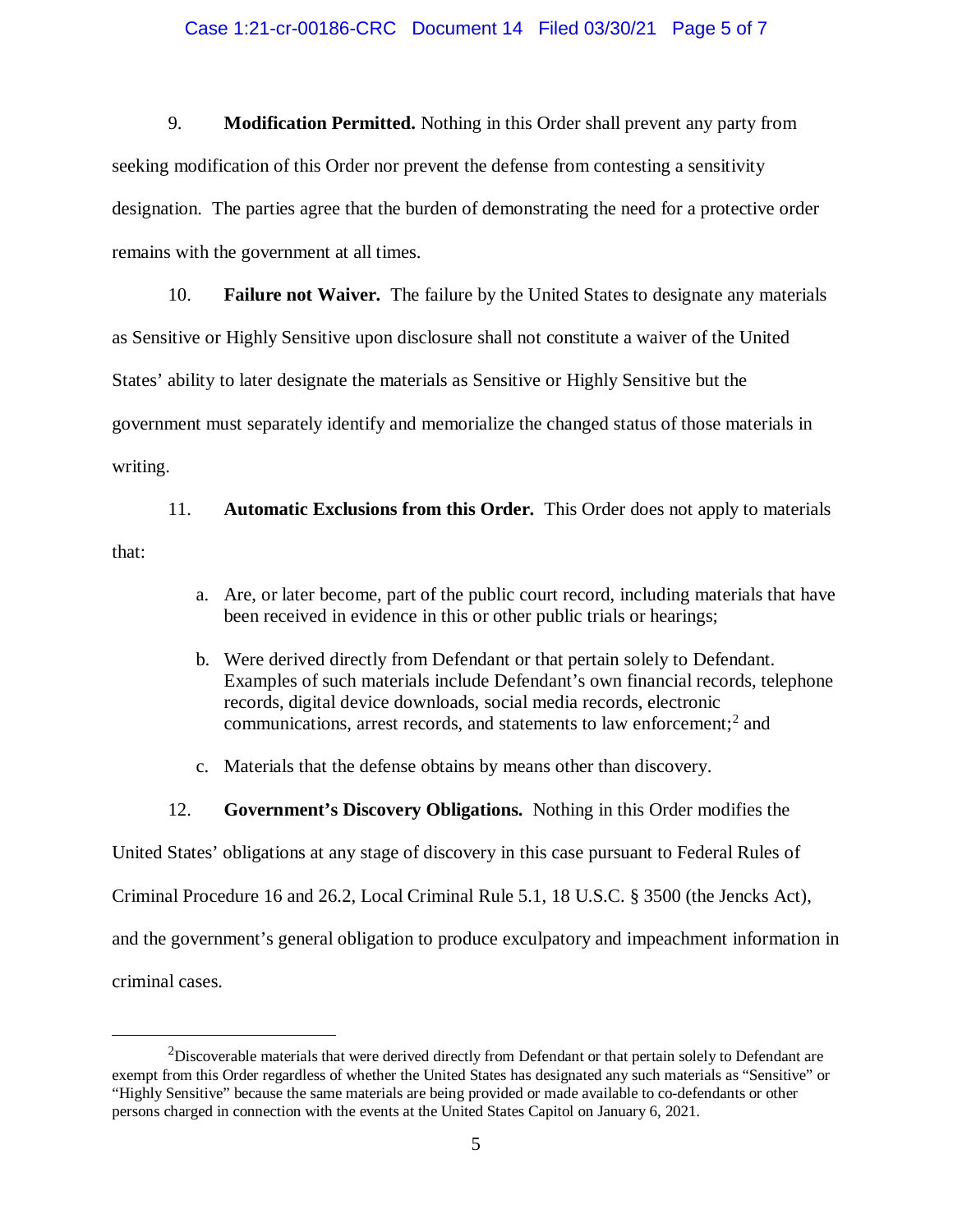#### Case 1:21-cr-00186-CRC Document 14 Filed 03/30/21 Page 6 of 7

13. **Defense Counsel's Obligations.** Defense counsel must provide a copy of this Order to, and review the terms of this Order with, members of the legal defense team, Defendant, and any other person, before providing them access to Sensitive or Highly Sensitive materials. Defense counsel must obtain a fully executed copy of Attachment A before providing Defendant access to Sensitive or Highly Sensitive materials, and must file a copy with the Court within one week of execution.

14. **No Ruling on Discoverability or Admissibility**. This Order does not constitute a ruling on the question of whether any particular material is properly discoverable or admissible and does not constitute any ruling on any potential objection to the discoverability or admissibility of any material.

15. **Duration.** The terms of this Order shall remain in effect after the conclusion of this case and the parties shall be bound by it unless otherwise ordered by the Court.

**SO ORDERED** this \_\_30th\_\_ day of \_\_\_March\_\_\_\_, 2021.

Chistopha R. Cooper \_\_\_\_\_\_\_\_\_\_\_\_\_\_\_\_\_\_\_\_\_\_\_\_\_\_\_\_\_\_\_\_\_\_\_\_\_

HONORABLE CHRISTOPHER R. COOPER United States District Judge